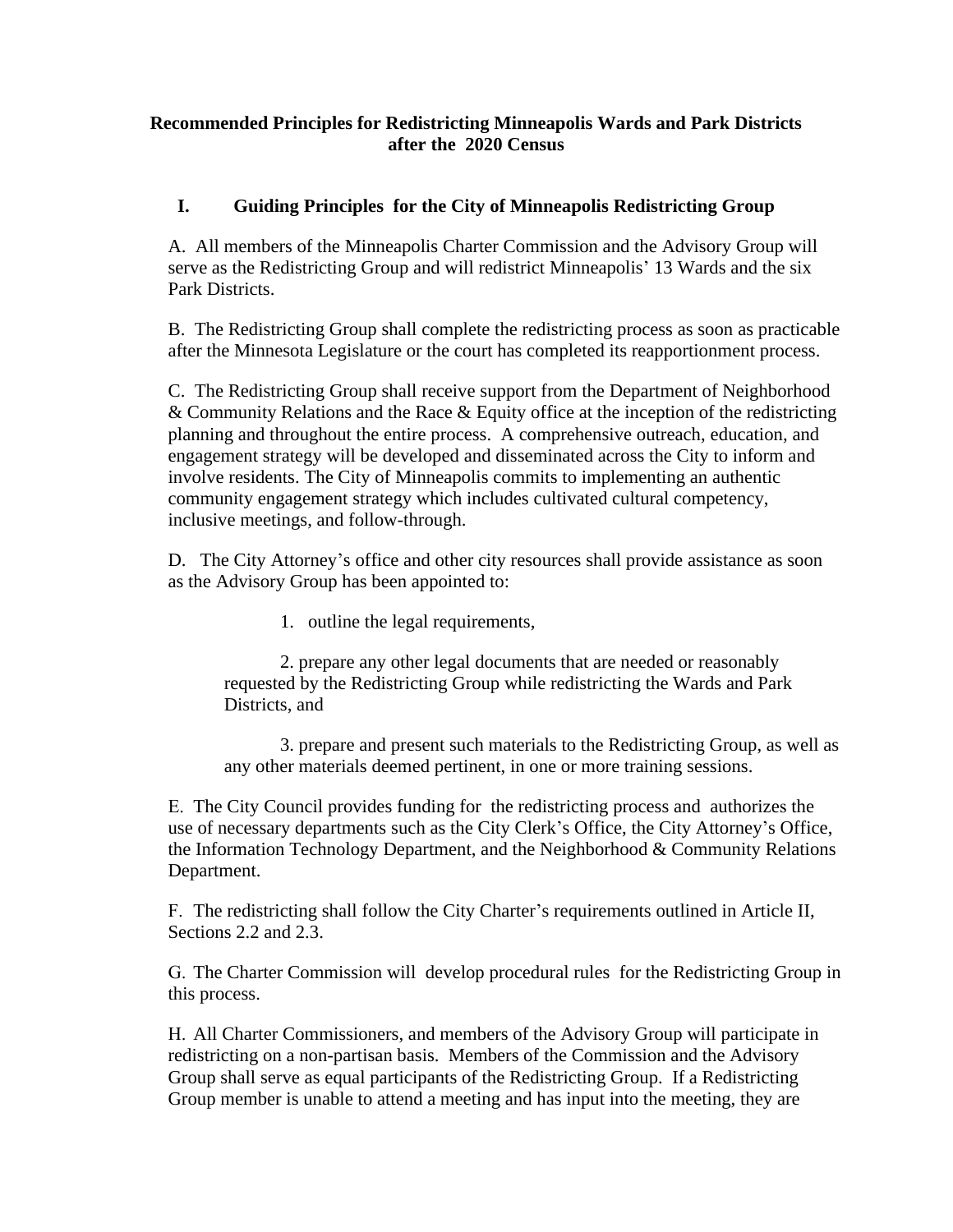asked to contact the Redistricting Project Manager who shall submit the input on their behalf.

I. The Redistricting Group will represent all residents of Minneapolis and will put aside their personal biases or interests while participating in this process.

J. Advisory Group members will be selected to bring an array of diversity to the Redistricting Group. This diversity includes, but is not limited to, racial, ethnic, sexual orientation, gender identity, geographic representation, socio-economic diversity, educational or occupational background.

K. All work on redistricting will be done in open meetings with the time, date and location of the meetings /or video conferencing information listed on the city of Minneapolis web site as well as additional information for the submission of written comments. Proper notice will be given for each meeting on redistricting. The city will ensure that Redistricting Advisory Group members have equal access to participate in all meetings.

L. Any votes on any aspect of redistricting will be done by the Redistricting Group except for the approval of the final map. The final Ward map to be filed with the City Clerk and the final Park Board district map to be filed with the Park Board must be approved by a majority of the Charter Commissioners voting at a duly called Charter Commission meeting.

M. The Redistricting Group will keep communities of interest in one Ward whenever possible.

N. Subject to applicable law and the overriding principles of fairness and equity and in the interest of continuity, the Redistricting Group will change the boundaries of the Wards or Park Districts as little as possible.

O. After preparing a first draft redistricting map for the City Wards, the Redistricting Group will hold at least two public meetings for residents' input. After the meetings, the Redistricting Group will review the testimony of the residents and shall consider changes to the first draft redistricting map.

P. Upon completion of a City Ward proposed redistricting map approved by the Redistricting Group, the Redistricting Group shall publish the maps for at least 7 days and then hold at least two public meetings for residents' input. Neighborhood organizations recognized by the City Council shall be solicited for input prior to these two public hearings. After the public meetings and input from the neighborhoods, the Redistricting Group will review the new testimony of the residents and shall consider any changes to the map. Thereafter the map and any revisions will be submitted to the Charter Commission for approval.

Q. Upon approval of the final Minneapolis Ward redistricting map by a majority of the Charter Commissioners voting at a duly called meeting of the Charter Commission, the Commission will file the map with the Minneapolis City Clerk. If the District Court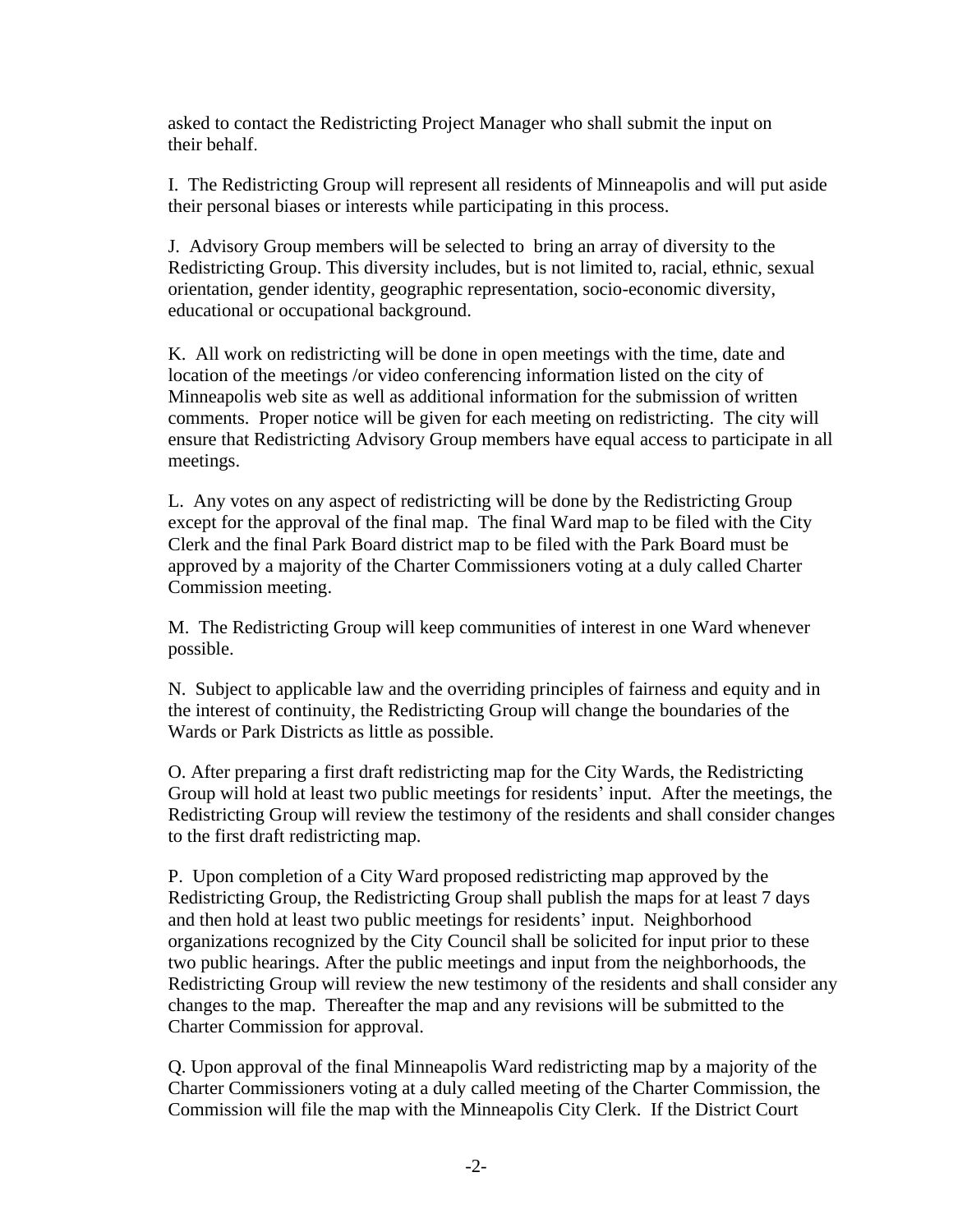returns the map to the Charter Commission because the map was found improper, the Charter Commission shall, at a duly called meeting, receive the Order of the District Court and reconvene the Redistricting Group. Once reconvened, the Redistricting Group shall revise the map in compliance with a valid court order, again, after approval of the map by a majority of the Charter Commissioners voting at a duly called meeting of the Charter Commission, the Commission shall file the approved map with the Minneapolis City Clerk.

R. The Redistricting Group will follow a similar process as delineated in letters O and P above while redistricting the Park Districts. It will inform the Park and Recreation Board of the new Park Districts when the proposed redistrict map has been approved by the Redistricting Group. It will provide the Park and Recreation Board with an opportunity to review the map and make recommendations to the Charter Commission in accordance with applicable provisions of the Charter. Upon approval of the final Minneapolis Park District redistricting map by a majority of the Charter Commissioners voting at a duly called meeting of the Charter Commission, the Commission will file the map with the Minneapolis Park and Recreation Board. If the District Court returns the map to the Charter Commission because the map was found improper, the Charter Commission shall, at a duly called meeting, receive the Order of the District Court and reconvene the Redistricting Group. Once reconvened, the Redistricting Group shall revise the map in compliance with a valid court order, provide the map to the Park and Recreation Board for its review and recommendations to the Charter Commission, the Charter Commission shall consider such recommendations, and after approval of the map by a majority of the Charter Commissioners voting at a duly called meeting of the Charter Commission, the Commission shall file the approved map with the Minneapolis Park and Recreation Board.

## **II. Principles to follow by the Charter Commission in Choosing Members of the Advisory Group**

A. The Charter Commission may appoint up to nine Advisory Group Members. The appointment process for members of the Advisory Group to work with the Charter Commission to redistrict the Minneapolis Wards and Park Districts will begin in accordance with the timeline approved by the Charter Commission.

B. Prior to the appointment process, the Charter Commission or a committee of Commissioners will adopt a proposed job description and an application form which persons interested in serving on the Advisory Group will be asked to complete. This is an open process and some information on the application form, as permitted by law, will be public information.

C. The Charter Commission will follow the procedure outlined in the Charter to choose the members of the Advisory Group. The public will be notified through the City's website, and other means, where and when the applications for the Advisory Group are available, the final date applications will be received, and the eligibility requirements for membership on the Advisory Group. Members must be eligible voters in the city of